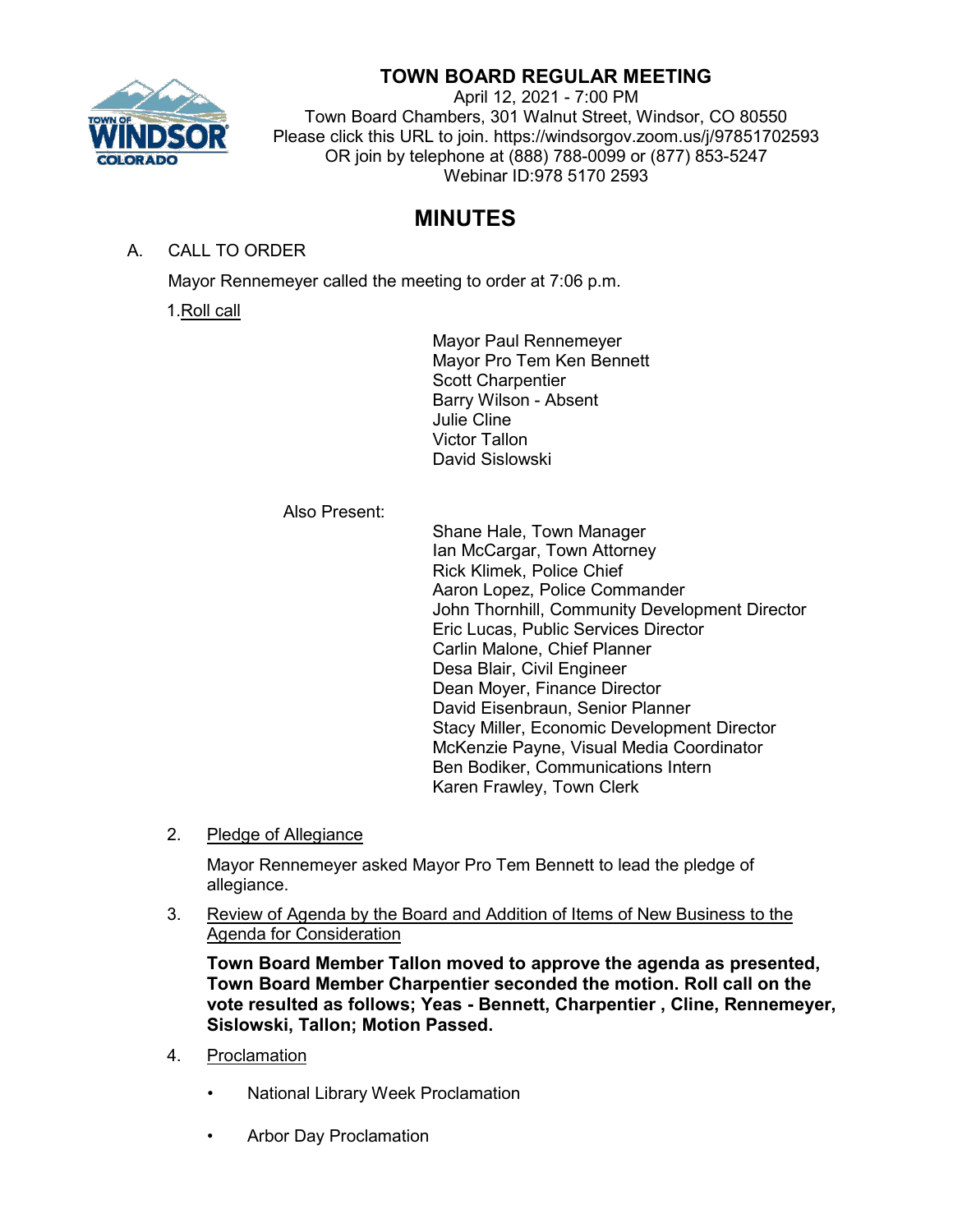• National Crime Victims' Rights Week

Mayor Rennemeyer read the proclamations aloud.

- 5. Board Liaison Reports
	- Town Board Member Charpentier Chamber of Commerce, Clearview Library Board

Per Mr. Charpentier, there are no updates to provide on the Chamber of Commerce since the last update.

Per Mr. Charpentier, the library has just finished the public input meetings on the new library branch and admin office.

• Town Board Member Wilson - Planning Commission, Larimer County Behavioral Health Policy Council

Town Board Member Wilson provided Mayor Pro Tem Bennett with his update to report.

- Planning Commission No update.
- Behavioral Health Policy Council (BHPC)... this has been provided to Karen so links will me in meeting minutes:
	- The BHPC heard from 2 Impact Grant recipients:
		- **Northern Colorado Health Network**: Since 1983, Colorado Health Network (CHN) has sought to innovatively and equitably meet the evolving needs of individuals in Colorado living with and at risk of acquiring HIV and other health conditions. See their website for more information: <https://coloradohealthnetwork.org/>
		- **Front Range Exceptional Equestrians** provides social, physical and emotional development through horsemanship.

Video: [https://www.youtube.com/watch?v=NAb2tB3BhHU.](https://www.youtube.com/watch?v=NAb2tB3BhHU) Website: [https://frontrangeexceptionalequestrians.org/.](https://frontrangeexceptionalequestrians.org/)

Larimer County and all 8 municipalities within Larimer County, including Windsor, will declare May as Mental Health Awareness Month with a proclamation.

The BHPC received an overview of **Colorado Behavioral Healthcare Council (CBHC)** which engages in legislative and community action for [bahavioral health. See link for more details:](https://www.cbhc.org/what-we-do/legislative-and-community-action/)  <https://www.cbhc.org/what-we-do/legislative-and-community-action/> The BHPC reviewed 2019 Grants Summary [Dashboard:](https://www.larimer.org/behavioralhealth/impactfund-portfolio-review)  [https://www.larimer.org/behavioralhealth/impactfund-portfolio](https://www.larimer.org/behavioralhealth/impactfund-portfolio-review)[review](https://www.larimer.org/behavioralhealth/impactfund-portfolio-review) The BHPC Reviewed the **Larimer County Behavior Health Services [\(BHS\) Annual Report](https://www.larimer.org/behavioralhealth/impactfund-portfolio-review)**:

<https://www.larimer.org/behavioralhealth/impactfund-portfolio-review>

• Mayor Pro Tem Bennett – Water and Sewer Board, 34, and I-25 Coalition's

Per Mayor Pro Tem Bennett, the Water and Sewer Board will meet this Wednesday. Water and Sewer Board has an Ad Hoc committee that is focused on public outreach and public education on the importance of water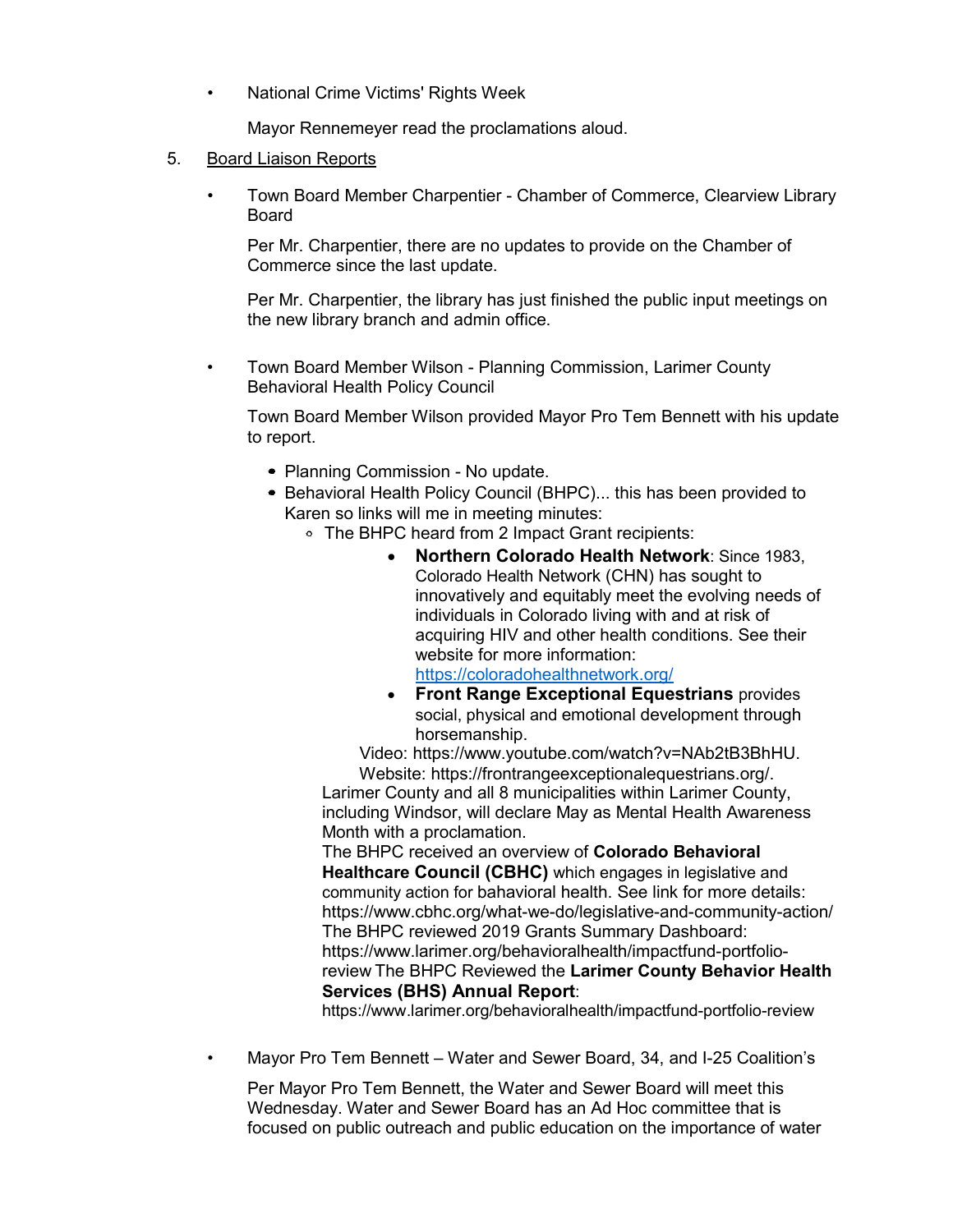and conservation. They took on a big project working with CSU extension office and the Town's communications department and presented the Colorado Landscapes Basic Course. Three sessions were held on YouTube, first on lawn care, second on trees and shrubs, and third on water wise landscaping. As of several weeks ago, there was right at one-hundred people who participated in those. They are still available on YouTube and can still be viewed.

Per Mayor Pro Tem Bennett, the I-25 Coalition met last week as did the 34 Coalition. Both groups have had conversations for several months anticipating an increase in funding both State and Federal funds for transportation. There are no real definitive answers about how much or how it will be distributed, but the message continues to be optimistic that there is going to be some type of additional State and Federal transportation funds in the coming year or years. There is a private group proposing to take over the express lanes from 120th in North Denver up to State Highway 56 which is the Berthoud interchange. It would be a private industry toll road but they would take it away from CDOT and it would be ran by a private entity.

Per Mayor Pro Tem Bennett, the 34 Coalition are continuing with the County Road 17 and 34. The Northwest corner of that is in the Town of Windsor. They are currently looking at redesign of that intersection because it has a lot of congestion and high crash rates. The issue is there is no money, but they are still moving forward with design. There will be a virtual open house in the coming weeks, however no dates have been set yet. Since they don't have any funds for the implementation of the design, according to CDOT is have some sort of a temporary treatment to deal with some of the congestion and crash data.

• Town Board Member Cline – Tree Board, Poudre River Trail Corridor Authority, Historic Preservation Commission

Per Ms. Cline, the Historic Preservation Commission will meet on Wednesday so no updates at this time.

Per Ms. Cline, the Tree Board met on March 23 and mainly talked about the Arbor Day and Skyview Elementary was selected as the Arbor Day School for this year. This Friday, they are having the Arbor Day celebration for Skyview which will be hosted via Zoom. There is a tree sale that is set for this Saturday at the Public Works Facility.

Per Ms. Cline, the Poudre River Trail Corridor Authority met last Thursday and covered the Cycling Without Age program. They are hoping to have everything lined up so they can start the program in May. They are looking at insurance for the program as well as director and board insurance so they are covered should anything happen. The authority is also moving forward on a new marketing program to revise and revamp some of the website and marketing materials. With the current legislation in Washington, they are also trying to get a shovel ready program together and are looking at a consultant. The sub-committee is working on putting together information for an annual report to report out what has been done over the past two years to get ready for budget requests for the upcoming budget cycle. The authority is working on the trail-a-thon and looking at doing something for the month of June and trying to tie it into multiple events possibly a scavenger hunt.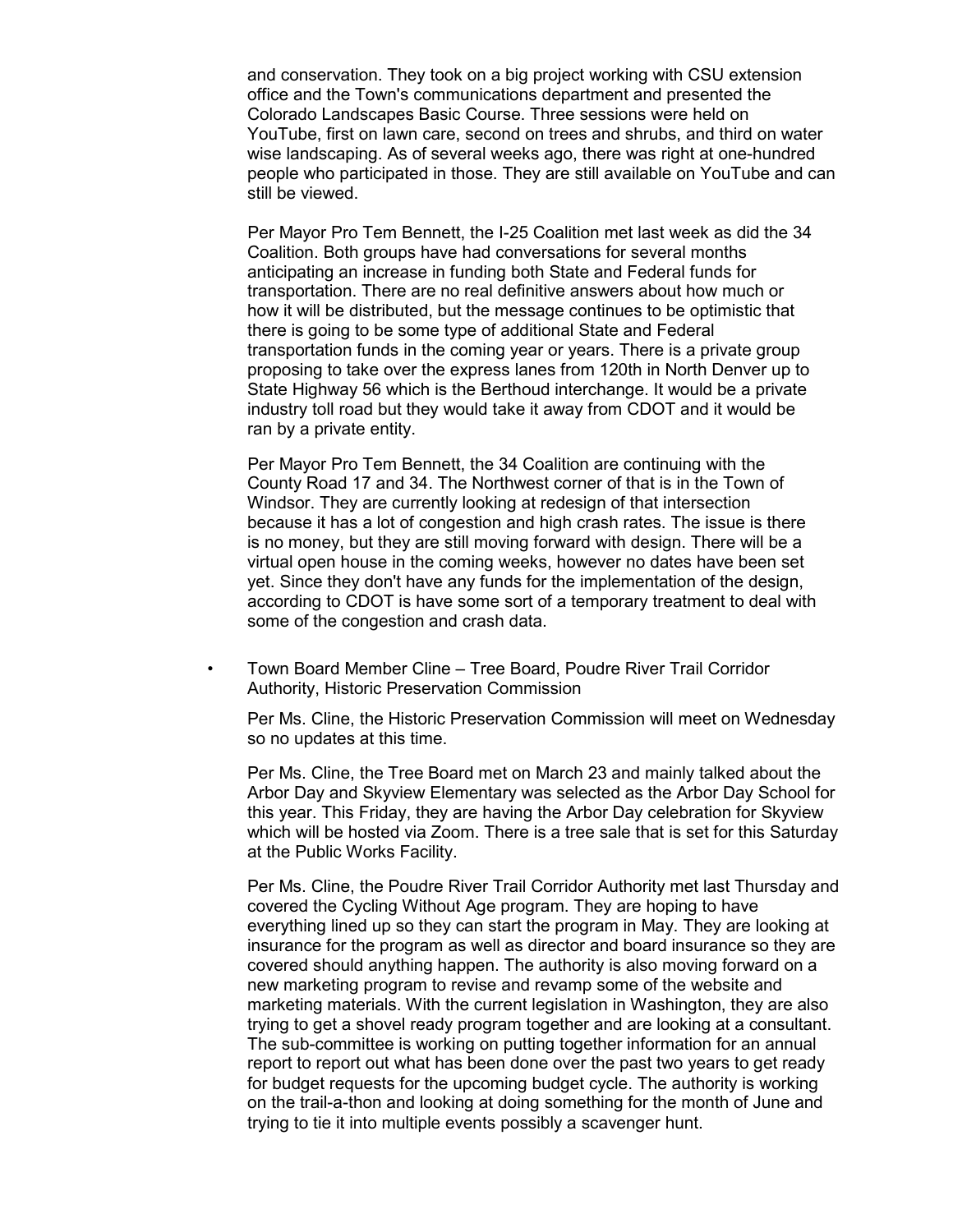• Town Board Member Tallon - Parks, Recreation and Culture Advisory Board, Great Western Trail Authority

Per Mr. Tallon, the Parks, Recreation and Culture Advisory Board had planned to meet at the Riverwalk to look at the work being done on the project, but due to weather had to be pushed off to the May meeting.

Per Mr. Tallon, according to the Great Western Trail Authority the trail is in good condition but the issues with horses still continue. The counts on the trail was down last month possibly due to the storm.

• Town Board Member Sislowski - Windsor Housing Authority, Windsor Severance Fire District

Per Mr. Sislowski, the Windsor Housing Authority has no updates at this time.

Per Mr. Sislowski, the Windsor Severance Fire District met on April 8th. They started off with badge pinning of three newly promoted engineers and three newly promoted firefighters. The fire board discussed the strategic plan which runs through 2021. They are currently working on developing a new strategic plan that will run from 2022 through 2026 and a draft copy will be going out to the board soon. The life safety educator, Rebecca Clark was selected to be the president of the Colorado Risk Reduction Network. Chief Kazian was also nominated to represent the Fire Chiefs on the Colorado Homeland Security Advisory Council. There was a recap on the status of Fire Station 4 provided. A discussion was also had on the fire impact fees.

• Mayor Rennemeyer - Downtown Development Authority, North Front Range MPO

Per Mayor Rennemeyer, there are no updates from the Downtown Development Authority.

Per Mayor Rennemeyer, an environmental justice plan was previously presented to the North Front Range MPO which addresses several environmental justice topics and was approved at the last MPO meeting. The transportation improvement program is not seeing any new projects being funded within fiscal years 2022 and 2023 so there are no projects to discuss. The budget is being carried forward. The mobility program that has the one call one click program mostly used in Fort Collins and Loveland needed additional funding and was approved and passed. The former Mayor of Severance resigned and was the Chair of the North Front Range MPO since the first of the year and Mayor Karspeck, Mayor of Berthoud was the vicechair and has been placed as chair, the upcoming meeting in May the new vice-chair will be selected.

### 6. Public Invited to be Heard

Mayor Rennemeyer opened the meeting up for public comment, to which there was none.

B. CONSENT CALENDAR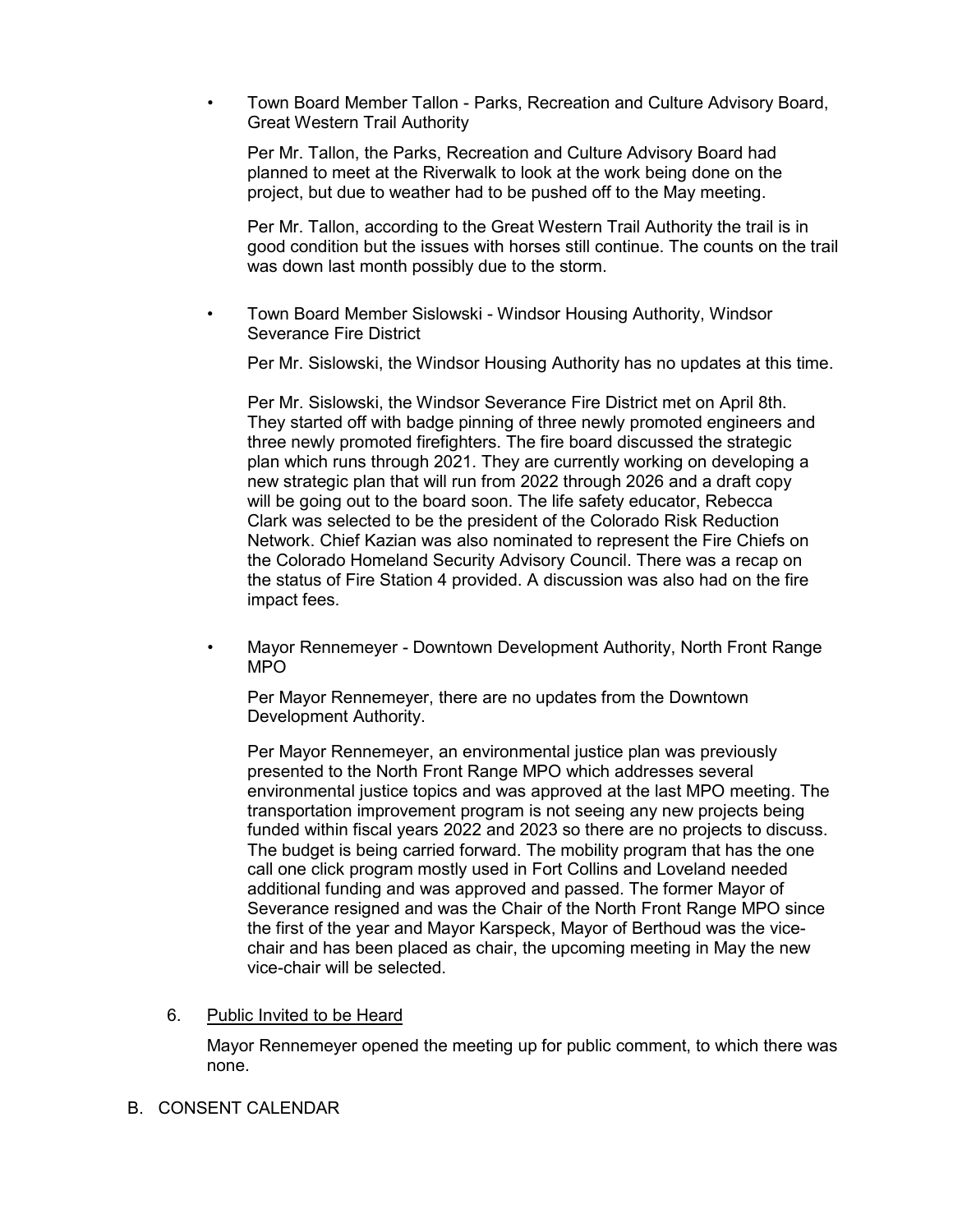- 1. Minutes of the March 22, 2021 Regular Town Board Meeting K. Frawley, Town Clerk
- 2. Resolution No. 2021-16 A Resolution Approving An Exclusive Negotiation Agreement and Letter Of Intent Between and Among The Town of Windsor, Windsor Downtown Development Authority And Tribe, LLC, With Respect To Downtown Redevelopment - - Ian D. McCargar, Town Attorney With the selection of Tribe, LLC, the Town Board and DDA instructed staff to work out an agreement for initial services to take place over the near-term, with the intention that a binding redevelopment agreement would evolve through Tribe's efforts. Attached is the Exclusive Negotiation Agreement and Letter of Intent ("ENA").

The ENA is largely aspirational, but sets the parties on a path toward mutual establishment of redevelopment priorities. If those priorities are mutually-approved, the parties will enter into a formal redevelopment agreement with enforceable terms. The DDA has approved the ENA, as has Tribe.

The reference to Section C (2) in Section 4 of the attached Resolution speaks to the ability of the parties to extend negotiations as necessary to arrive at agreed redevelopment terms. This permission for Town Manager action will enable continued negotiations if the Town Manager and DDA Executive Director feel it is needed. The formal redevelopment agreement will require Town Board and DDA Board approval by Resolution.

- 3. Report of Bills March 2021 D. Moyer, Director of Finance
- 4. Resolution No. 2021-20 A resolution vacating a portion of a utility easement in Lot 10, Block 2 in the Raindance Subdivision Ninth Filing Lot 10, Block 2 is in Raindance 9th Filing.

Raindance 9th Filing is a single family development that is located directly east of Colorado Blvd and north of Raindance 8th Filing, which is directly north of New Liberty Road. A 10-foot utility easement was inadvertently drawn along the western edge of Lot 10, Block 2 and needs to be vacated. The easement is unnecessary now and in the future.

**Mayor Pro Tem Bennett moved to approve the consent calendar as presented, Town Board Member Sislowski seconded the motion. Roll call on the vote resulted as follows; Yeas - Bennett, Charpentier , Cline, Rennemeyer, Sislowski, Tallon; Motion Passed.**

- C. BOARD ACTION
	- 1. Public Hearing Final Major Subdivision Raindance Subdivision 15th Filing David Nelson/Martin Lind, owner/applicants, and Tom Siegel, applicant's representative

The applicant, Mr. Lind, has submitted, on behalf of the owner Mr. David Nelson, a final major subdivision plat known as RainDance Subdivision Fifteenth Filing. The subdivision encompasses approximately 81 acres and is zoned Planned Unit Development (PUD) and is designated for single family residential.

Preliminary Plat characteristics:

- 81 total acres
- 292 detached single-family homes
- Density: 3.5 du/ac
- Total open space including drainage: ~ 9.6 acres (12%)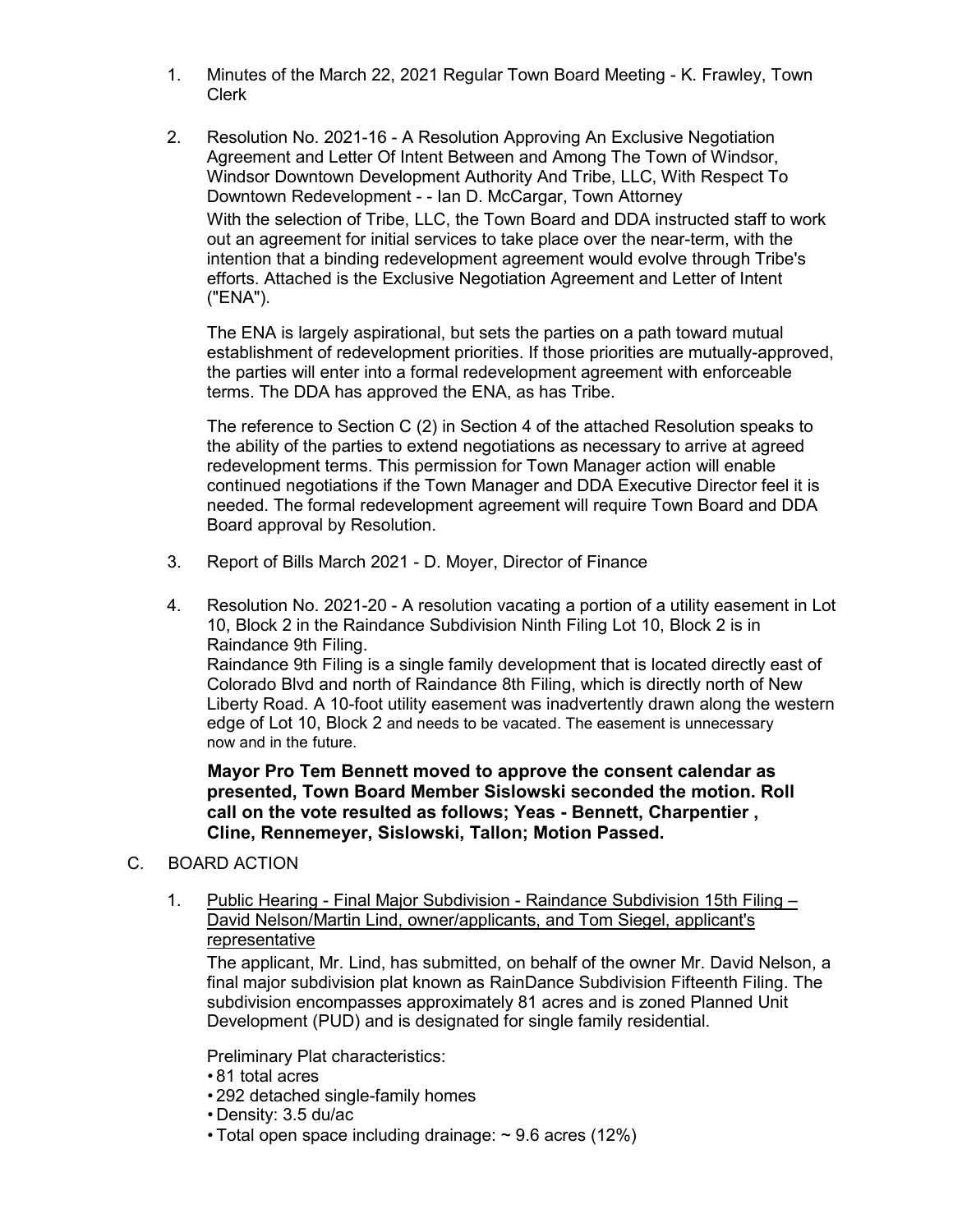• Parks: Two small pocket parks, for additional amenities, however, the overall park requirement is not applicable due to location proximity of Raindance Community Park (owned and maintained by metropolitan district).

As required with a major subdivision submittal, the applicant held a neighborhood meeting on February 11, 2021 in accordance with Chapter 16, Article XXXI, and Chapter 15, Article III, of the Municipal Code. There were no attendees and no public comments have been received to date by the planning staff or the applicant.

The Municipal Code requires a public hearing notification for a final major subdivision.

Notifications for this meeting were as follows:

- March 18, 2021 affidavit of letters mailed to property owners within 300 feet
- March 26, 2021 legal notice posted on the Town of Windsor website
- March 26, 2021 development review sign posted on the property
- March 26, 2021 legal ad published in the paper

### **Town Board Member Sislowski moved to open the public hearing, Town Board Member Tallon seconded the motion. Roll call on the vote resulted as follows; Yeas - Bennett, Charpentier , Cline, Rennemeyer, Sislowski, Tallon; Motion Passed.**

Per Mr. Eisenbraun, these lots are known as the golf course lots as they are situated along the new Raindance golf course. These lots sit North of New Liberty and East of Colorado Boulevard and along Covered Bridge Parkway. They are all within the Raindance PUD and are within estate residential zonings. At the April 7, 2021 meeting, Planning Commission forwarded to Town Board a recommendation of approval of the final major subdivision as presented.

### **Town Board Member Tallon moved to close the public hearing, Mayor Pro Tem Bennett seconded the motion. Roll call on the vote resulted as follows; Yeas - Bennett, Charpentier , Cline, Rennemeyer, Sislowski, Tallon; Motion Passed.**

2. Resolution No. 2021-17 - A Resolution Approving a Final Major Subdivision – Raindance Subdivision 15th Filing - David Nelson/Martin Lind, owners/applicants, and Tom Siegel, applicant's representative Please see public hearing item.

Per Mr. Eisenbraun, nothing further to add.

Mayor Pro Tem Bennett read the following aloud, from Town Board Member Wilson, he was present at the Planning Commission meeting where this item was presented and has no issues with this specific filing. He does however have the same concerns as before regarding the cumulative effect of each filing together in terms of transportation. Questions about if the traffic study is accurate and if the Town is raising enough funds for the transportation needs. Mr. Siegel stated that in conjunction with various filings within Raindance, from time to time Town Board and staff has asked for the current traffic studies to be update in which they have been.

Town Board Member Sislowski stated for clarification, what he heard is that there was an updated traffic study done relating to the two new developments, but this study didn't suggest that there were any new changes? Mr. Eisenbraun responded that was correct.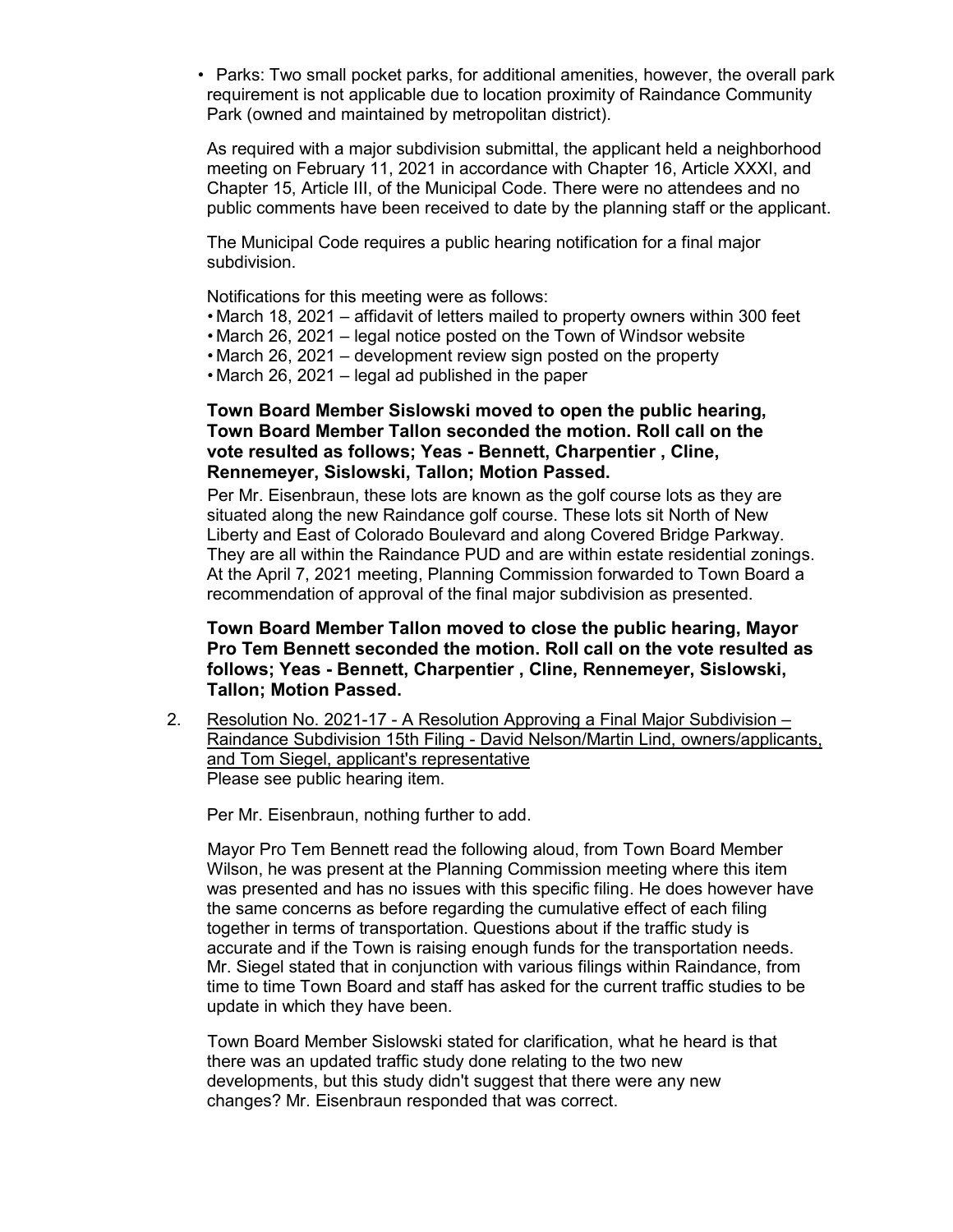**Town Board Member Tallon moved to approve Resolution number 2021-17, Board Member Cline seconded the motion. Roll call on the vote resulted as follows; Yeas - Bennett, Charpentier , Cline, Rennemeyer, Sislowski, Tallon; Motion Passed.**

3. Second Reading of Ordinance - Rezone - Hoehne Subdivision 1st Filing, Block 2, Tract B - Cindy Hoehne, Owner/Co-applicant, and Les Kaplan, Co-applicant The applicants, Cindy Hoehne, and Les Kaplan, represented by Melanie Foslien of Northern Engineering, have submitted a rezoning application to rezone 4.36 acres from GC (General Commercial) to RMU (RMU-1) (Residential Mixed Use) Zone District. The proposed rezoning is located west of and adjacent to 15th Street, south of and adjacent to Westwood Drive, and north of Walnut Street and Westwood Village Park. The subject rezoning plat includes a 3.79-acre parcel plus adjacent right-of-way to the centerline of 15th Street and centerline of Westwood Drive.

The property is currently agricultural with one single-family residence and is surrounded by following zoning and land uses:

North: GC (General Commercial); Safeway shopping center (Hoehne Subdivision 1st Filing) South: SF-1 (Residential, Single-family); Westwood Village Park and single-family residential (Westwood Village Subdivision 2nd Filing) East: SF-1 (Residential, Single-family); single family residential (Westwood Village Subdivision) Northeast: GC; Medical Facilities and Assisted Living – Columbine Health (Westwood Village Subdivision 5th Filing) West: RMU-1 (Residential Mixed Use); agriculture (Hoehne Subdivision 1st Filing)

Per Section 16-5-20 of the Town's Municipal Code, an applicant requesting a zoning map amendment must submit to the Town a petition and justification for the rezone. The property was zoned commercial at the time the Safeway shopping center was rezoned. The subject parcel has remained agriculture/undeveloped since this time. The property owner has petitioned to rezone the property to residential because there has been little interest for commercial development on the subject property due to the location behind the commercial center and rezoning to residential would tie into the existing residential development (east and south) and residentially zoned (to the west). Additionally, the RMU (RMU-1) zone district provides and appropriate transition from single-family residentially zoned property to the south to the GC (General Commercial) zoned property to the north.

The subject rezoning application constitutes an amendment to the Town's Official Zoning District Map. In accordance with Article XXIII of Chapter 16 of the Municipal Code, the rezoning from GC to RMU (RMU-1) is in compliance with the Town's 2016 Comprehensive Plan goals and objectives, as outlined below. The applicant held a neighborhood meeting on February 2, 2021. There were five attendees and two of the five attendees identified themselves as neighbors. Please refer to the enclosed meeting summary for topics discussed at the meeting. The main topic was the uses allowed in the GC zoning district as compared to the proposed RMU (RMU-1) zoning district, and the RMU (RMU-1) zone district allowable building height and density. Other questions were related to future development.

### **Conformance with the Comprehensive Plan**

The rezone petition is consistent with the following comprehensive plan goals and objectives:

#### **Chapter 5b – Growth Framework**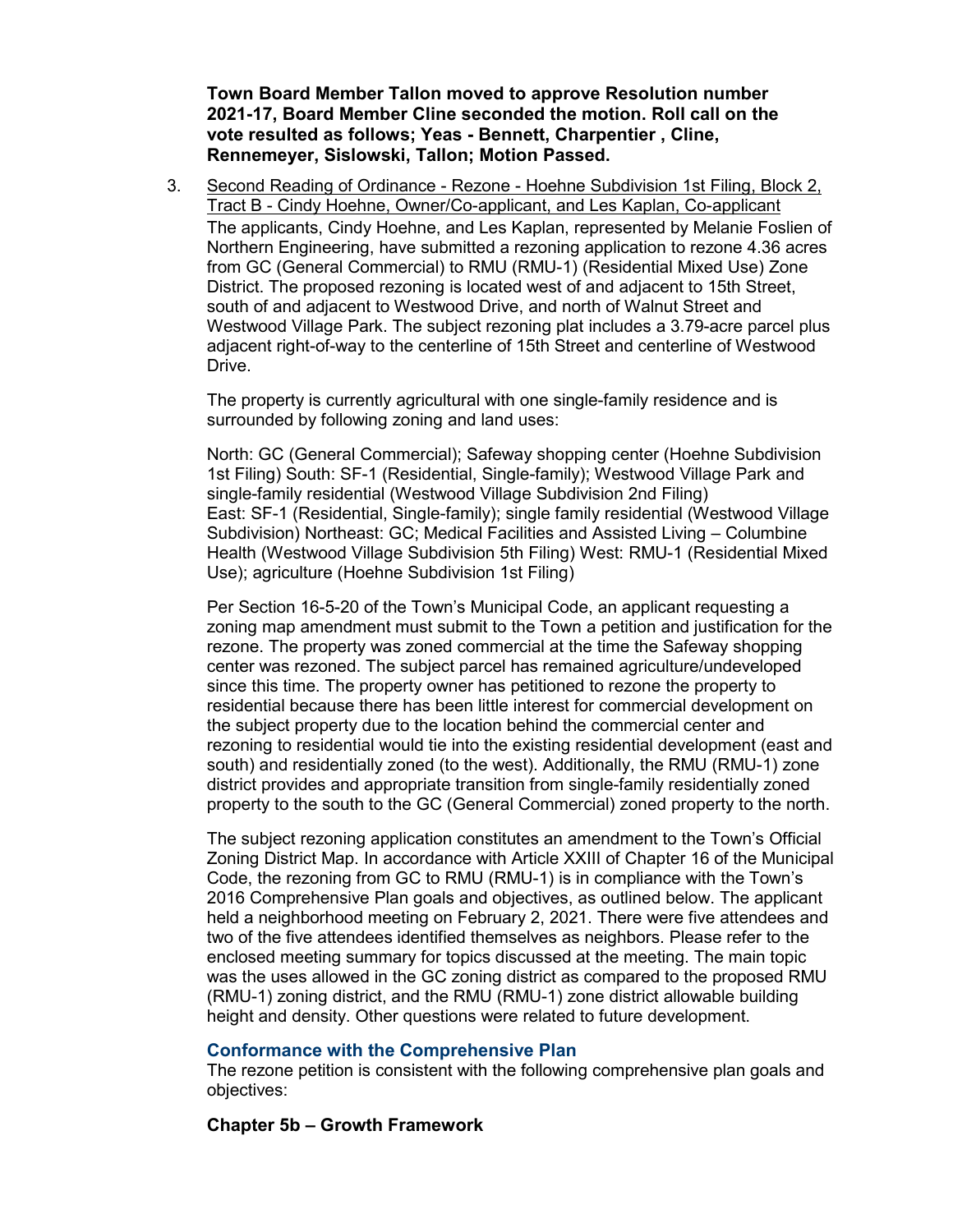**Goal:** *Maintain the character of the community while accommodating future growth that is fiscally and environmentally responsible.*

Staff comment: The property is located immediately south of a shopping center (Safeway) and further south of the New Windsor Marketplace, southwest of medical offices and assisted living, southeast of medical offices/urgent care (River Valley Crossing Subdivision), financial businesses, auto services, and restaurants; and north of an existing Town park (Westwood Village Park). The property is located within the Westwood Village neighborhood, located west and north of existing single-family residential.

Future development within an area already served by utilities and services ("infill") creates less of a fiscal burden on municipalities by having less utility and road infrastructure to maintain on a per unit basis. Additionally, the property is located within an area offering alternative forms of transportation such as walking, biking, and transit. The Poudre Express Route has two stops in close proximity to the subject site, a west-bound to Fort Collins stop on the north side of Main Street/SH 392, west of 15th Street, and an east-bound to Greeley stop on the south side of Main Street, also west of 15th Street.

**Objective 3:** Develop new neighborhoods adjacent to the Town core.

Staff comment: The proposed rezoning is in close proximity to the Town core, being approximately one mile west of downtown and within an established neighborhood.

#### **Chapter 5c Residential Areas Framework Plan:**

**Goal:** *Support diverse housing and residential neighborhoods to meet the needs of varying family sizes, lifestyles, and income levels.*

**Objective 4:** Foster a diversity of housing types and sizes through coordinated land use planning and zoning.

**Objective 5:** Support high density residential development near Downtown, commercial centers, and mixed-use nodes.

Staff comment: The proposed RMU (RMU-1) zoning allows for a mix of residential types. Future development of the property requires a site plan application and an administrative approval. A site plan application for the subject property has not been received at this time. As stated herein, the RMU (RMU-1) zone district offers an appropriate transition between the single-family residential located south of the subject property to the commercial center located to the north.

#### **Notification**

The applicant held a neighborhood meeting on February 2, 2021, virtually via Zoom. A link to this meeting was included in the mailing to adjacent property owners.

Notifications for this meeting were as follows:

- January 20, 2021- display ad published in papers
- January 15, 2021 affidavit of mailing to property owners within 300 feet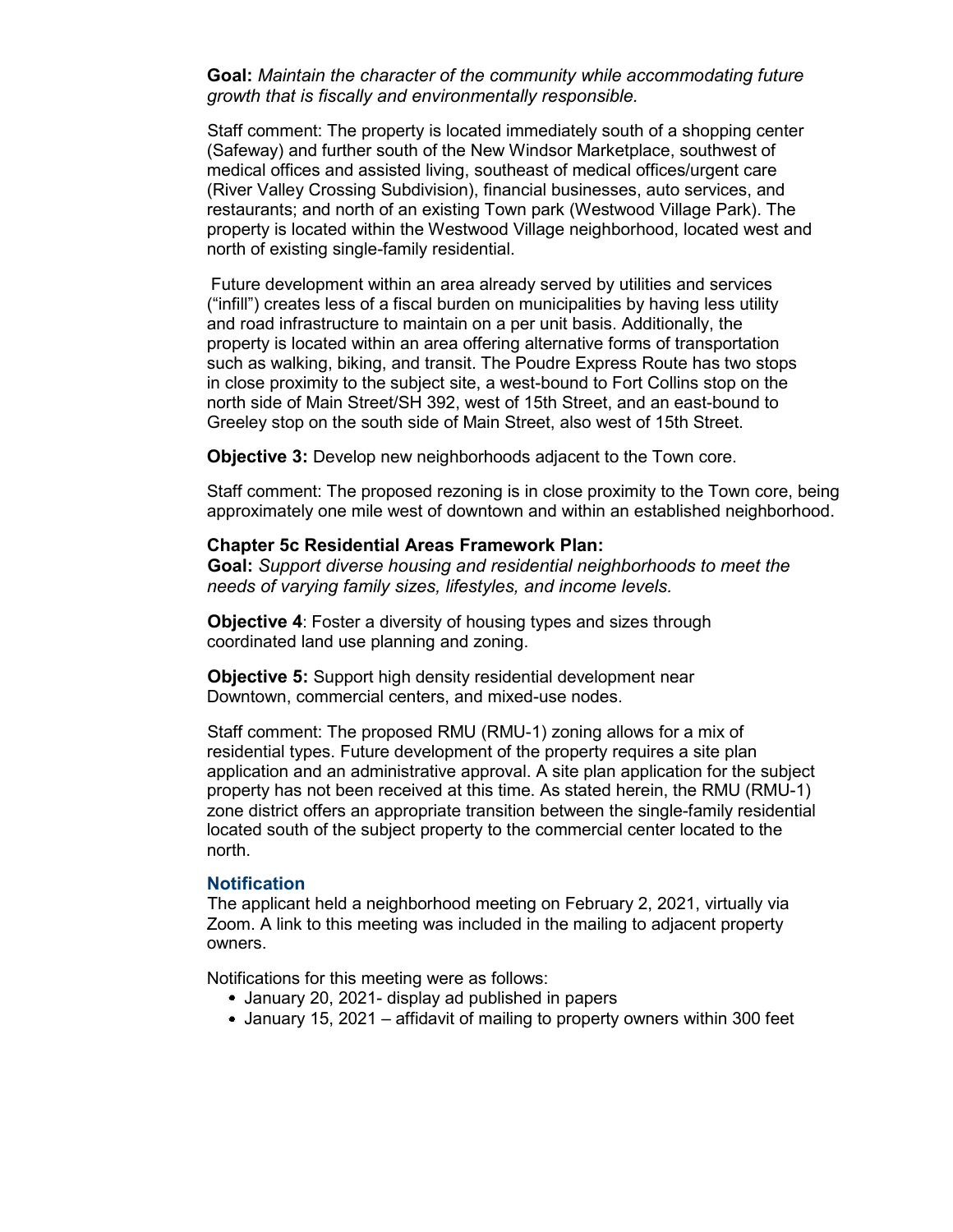Public Hearing notifications for the Planning Commission and Town Board meetings were completed in accordance with the Municipal Code as follows:

- February 19, 2021 applicant mailed letters to surrounding property owners
- February 24, 2021 development signs posted on property
- $\bullet$  February 26, 2021 public notice published in newspapers
- February 24, 2021 public hearing notice published to Town website

Per Ms. Malone, this is the second reading of the Hoehne rezone and nothing has changed since the first reading.

Mayor Rennemeyer opened the meeting for public comment, to which there was none.

**Mayor Pro Tem Bennett moved to approve Ordinance number 2021- 1622 on second reading, Town Board Member Sislowski seconded the motion. Roll call on the vote resulted as follows; Yeas - Bennett, Charpentier , Cline, Rennemeyer, Sislowski, Tallon; Motion Passed.**

4. Resolution No. 2021-18 Authorizing and Approving the Town of Windsor's Participation in the Metro Mortgage Assistance Plus Program

Town staff were contacted by representatives involved with the metroDPA program to inquire if the Town Board would consider approval of a participation agreement and resolution that would allow the Town of Windsor to be considered a participating Town with the City and County of Denver, which is the sponsor for the program. Other communities currently participating include Larimer County, Greeley, Evans, Berthoud, Mead, and members of the Metro Mayors Caucus. A total of 44 jurisdictions in the Front Range area are actively benefitting from metroDPA.

The metroDPA Program is unique among similar programs available in other states in that the program is administered at the county level instead of at the state level. The program is designed to offer assistance to qualified borrowers in the form of a variety of 30 year fixed rate first mortgage options and down payment assistance. For example, aid can be provided in the form of assistance set as a percentage (up to 6% depending on loan type) of the overall note and the aid can be applied toward down payment or closing costs. The full amount of aid is provided as a silent second mortgage (0% interest) and forgivable monthly over 36 months.

The Town Attorney has negotiated a modification to the "hold-harmless" language in Section 3 of the Delegation and Participation Agreement to address Town Board Member Sislowski's concerns. The new language conditions any Town obligation under this section on limitations and permissions provided under the Colorado law. The Colorado Constitution states that the Town cannot take on any future-year fiscal obligations or take on Denver's fiscal obligations. Mr. McCargar will be onhand to explain this further during discussion of this item.

This is a program that provides an opportunity for homebuyers who qualify for a mortgage in all ways except they don't have the down payment saved up to make a down payment. This program provides thirty-year fixed rate mortgage either FHA, VA, or Conventional loan and an option available to the home owners of either three to five percent down payment assistance. Minimum credit score is 640, qualifying income is capped at \$150,000.00 on a loan application, and it is open and available to any home owner looking in an approved area. This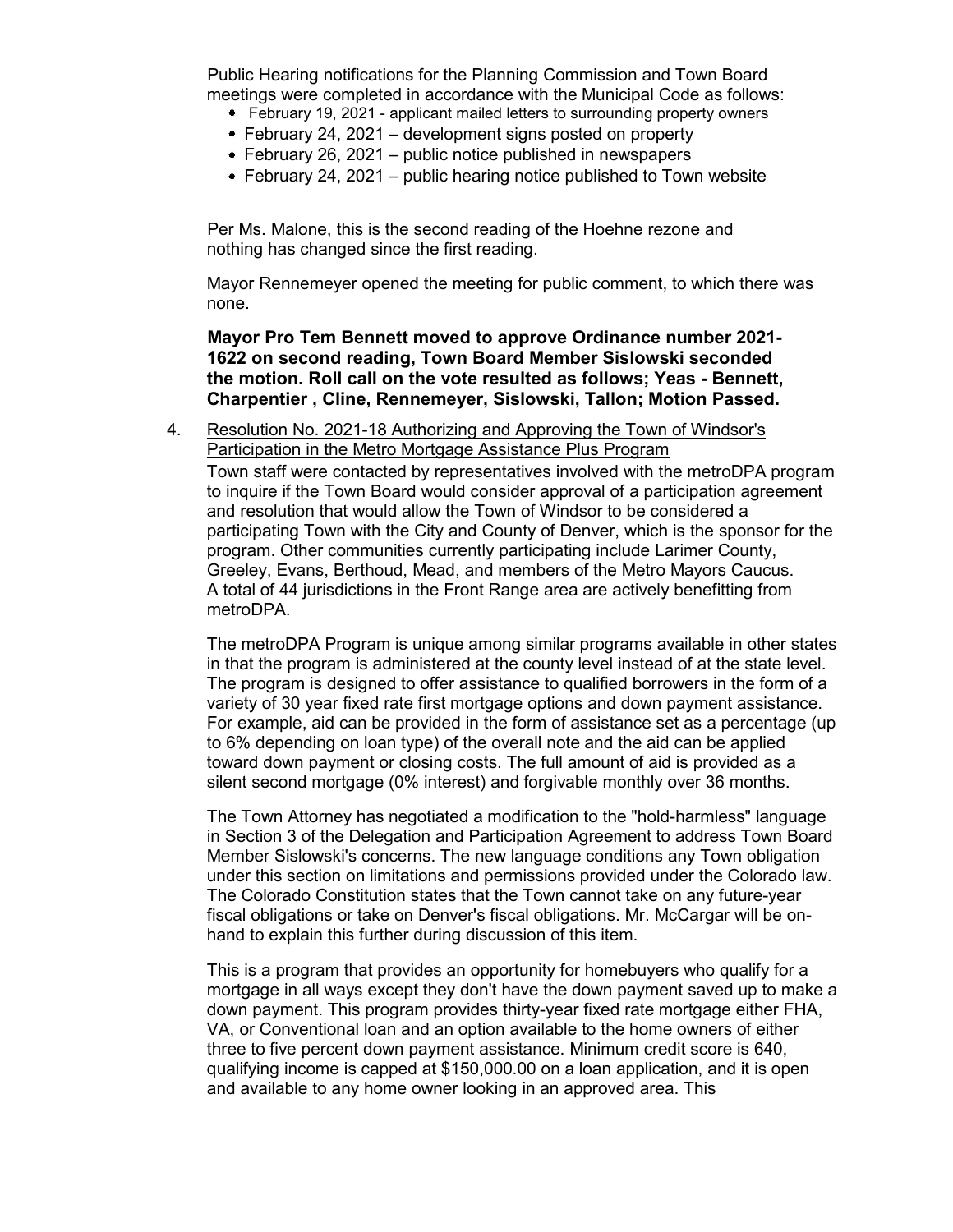program does not need any federal, state, or local funding and is a self-sustained program.

Town Board Member Cline asked how a potential home buyer ask for this program? Mr. Johnson responded that there is a website at metrodpa.org with more information and contact information.

Town Board Member Charpentier stated that he has spoken with representatives and although he is in favor of the program, he finds it unfortunate that from what he can tell, there is really only one lender a person can use which is US Bank that is around this area.

Town Board Member Sislowski stated that he and the Town Attorney have had some exchange on this and all along he has voiced the same concern as Mr. Charpentier just voiced that he would not want to see the government involved in a program that is competing against local banks. Town Board Member Sislowski stated that if it is not competing against local banks, he does believe it is a good program but has heartburn over the section three and the hold harmless provision. Town Board Member Sislowski stated that he like the overall program but not the agreement and if they are asked to approve both tonight he will vote against it.

Mayor Rennemeyer stated that he is excited about this program as it was one of the strategic initiatives that the Town Board laid out for the next two years of trying to offer assistance to home buyers in Windsor either by affordable housing or down payment assistance and will be voting for this.

Mayor Rennemeyer opened the meeting for public comment, Mr. Shane Mares at 1772 Country Sun Drive. Mr. Mares stated that his family is moving from Loveland and when they were starting to look at houses they were intrigued by Windsor but also slowed down due to other Towns and Counties having access to the metroDPA program. His opinion is that additional programs in the home buying market help home buyers and any option that reduces the monthly mortgage payments for any buyer is going to free up money every month that they live there. Multiplying that across multiple households across town, the savings could help spend money in Town with the monthly savings. Mr. Mares stated that he believes that Windsor's participation in the program will keep it competitive with neighboring communities.

**Mayor Pro Tem Bennett moved to approve Resolution number 2021-18, Town Board Member Tallon seconded the motion. Roll call on the vote resulted as follows; Yeas - Bennett, Charpentier , Cline, Rennemeyer, Tallon; Nays - Sislowski; Motion Passed.**

5. Resolution 2021-19 Being a Resolution Appropriating Additional Sums of Money to Defray Expenses in Excess of Amounts Budgeted for the Town of Windsor Colorado for 2020.

In the course of preparing for the annual audit we have some additional items that we need to add through a supplemental Budget for 2020. If you recall earlier this year we did a supplemental budget addressing final acceptance of infrastructure. In that supplement, no money changed hands. This one is different in that these were cash paid by the Town that we had not anticipated in the 2020 Budget. The supplements are similar in that they are necessary to comply with Budget law.

With the Water Fund, our appropriations were exceeded by an increase in Potable Water demand that had not been forecasted. The second item were the funds we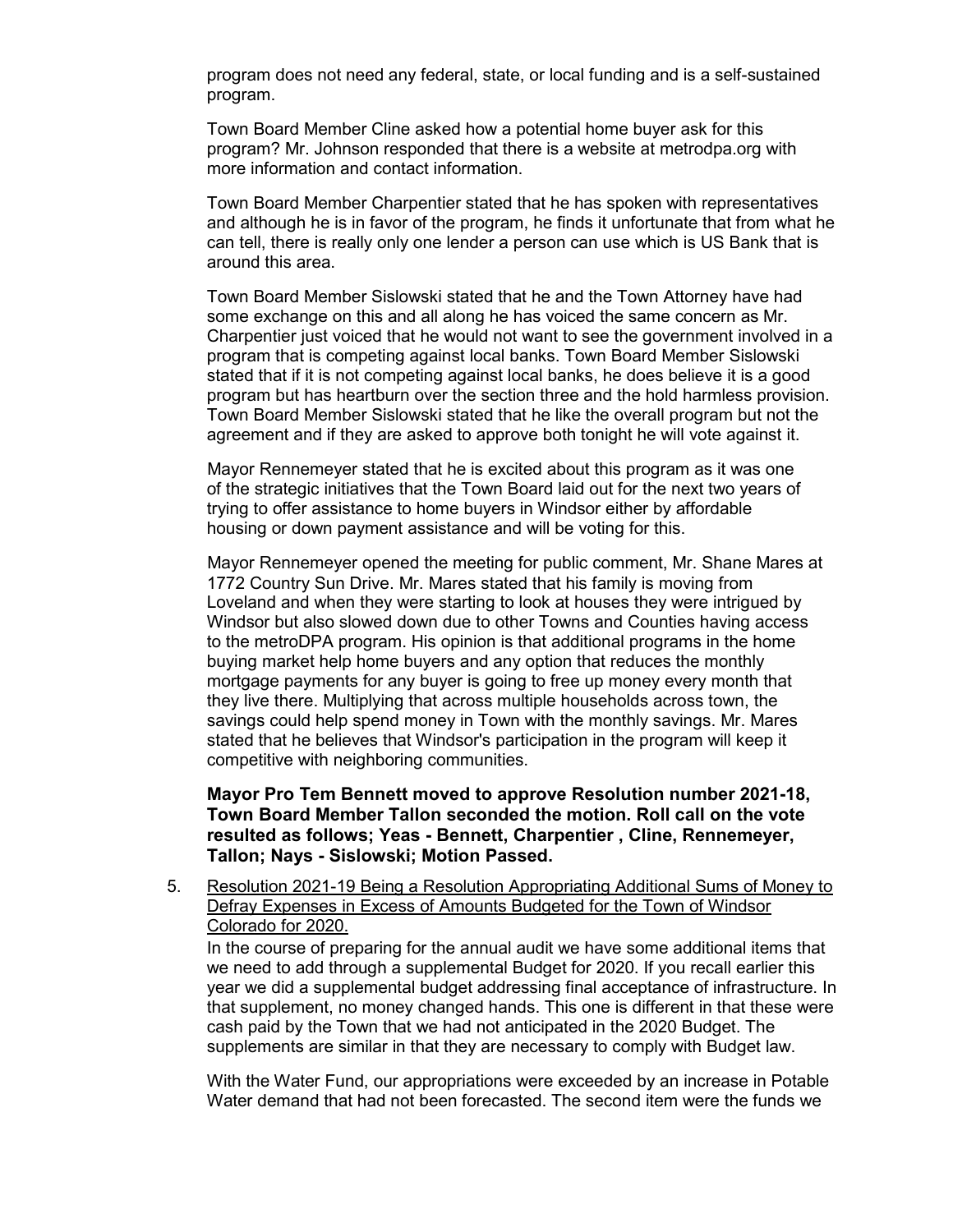spent for the Water Treatment Plant site purchase. Our actual revenues still exceeded our actual expenditures and this is just a technical adjustment to ensure we don't violate Colorado statutes for exceeding our original appropriations.

The supplement to the CTC concerns the Great Western Trail activity renewed in earnest in 2020 and we did not have an appropriation in place for the pass-thru spending. We had assumed this activity would resume in 2021, but happened in 2020.

**Town Board Member Tallon moved to approve Resolution number 2021- 19, Mayor Pro Tem Bennett seconded the motion. Roll call on the vote resulted as follows; Yeas - Bennett, Charpentier , Cline, Rennemeyer, Sislowski, Tallon; Motion Passed.**

### D. COMMUNICATIONS

1. Communications from Town Attorney

Per Mr. McCargar, last week the Town was asked to submit comments to the Public Utilities Commission on proposed new rail crossing rules that are under consideration by the PUC. Staff is working with the consultant that we used on the quite zone projects as she has considerable experience with rail crossing work. Windsor will come up with some comments between staff and the consultant that will be consistent with elsewhere in the State.

### 2. Communications from Town Staff Per Mr. Eisenbraun, the Eastman Park public open house is coming up the second week of May at the Community Rec Center.

Per Mr. Moyer, in the packet was the December 2020 financial report. It came out how it had been described all year in that the sales tax was up as far as revenue went. Property tax was a little short but will eventually be caught up. When looking at the expenditures, mainly the water fund and conservation trust fund that were over the budget, that has been taken care of with the resolution approved tonight.

- a. Finance Report December 2020
- 3. Communications from Town Manager

Per Mr. Hale, as a reminder, the City of Loveland will host a study session tomorrow night regarding metro districts. Invites have been sent out to the Town Board and the meeting will be held via a zoom meeting. The Mayor will host a Transportation Breakfast next Friday at the CRC and staff has reached out to the congressional delegation and sent invites to the meeting. Community Development will be providing an overview of upcoming projects. Reminder that Terry Walker has passed away and his service will be held this Friday at 2:00 p.m. at the CRC in the main gym.

a. Monthly Board Report

### **Focus Area Updates:**

**1. Strategic Growth**